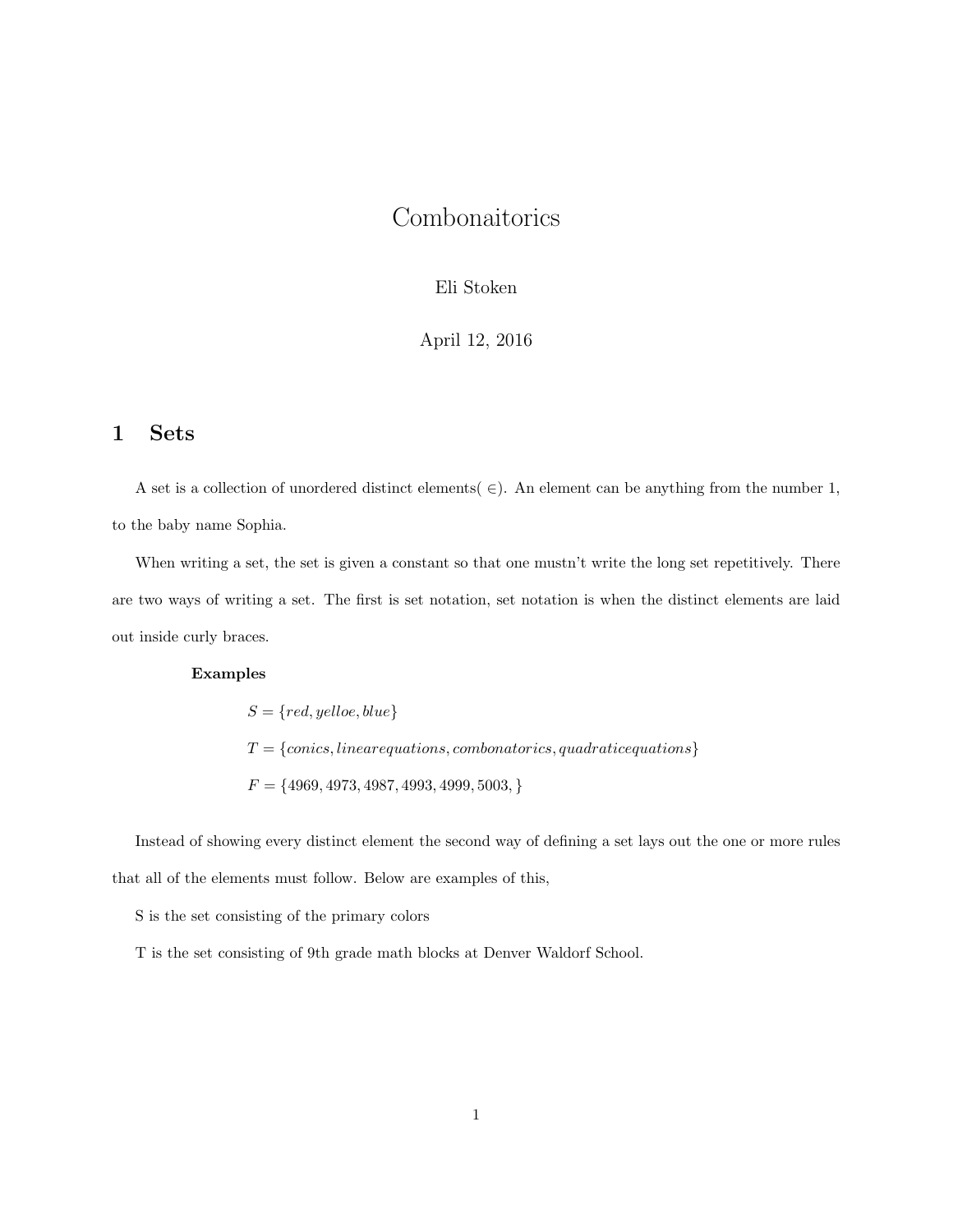#### 1.1 Subsets

If every element in a given set A is also in given set B then set A is a subset of set B written  $A \subseteq B$ . If Set A has the same exact elements as set B then they are equivalent.

#### Examples

$$
A = \{8, 13, 42\}
$$

 $B = \{4, 8, 9, 13, 33, 42, 89\}$ 

Due to the fact that all of the elements in set A are also in Set B,  $A \subseteq B$ 

A is the set that includes the colors in the American flag

 $B = \{red, white, blue\}$ 

Because set A and set B both include the same elements  $A = B$ . Because they are equal  $A \subseteq B$  and  $B \subseteq A$ .

$$
A = \{15, 18, 37\}
$$

$$
B = \{15, 18, 89\}
$$

At first glance it appears as though set A is a subset of set B, however set B

dose not include the element 37. This means  $A \nsubseteq B$ .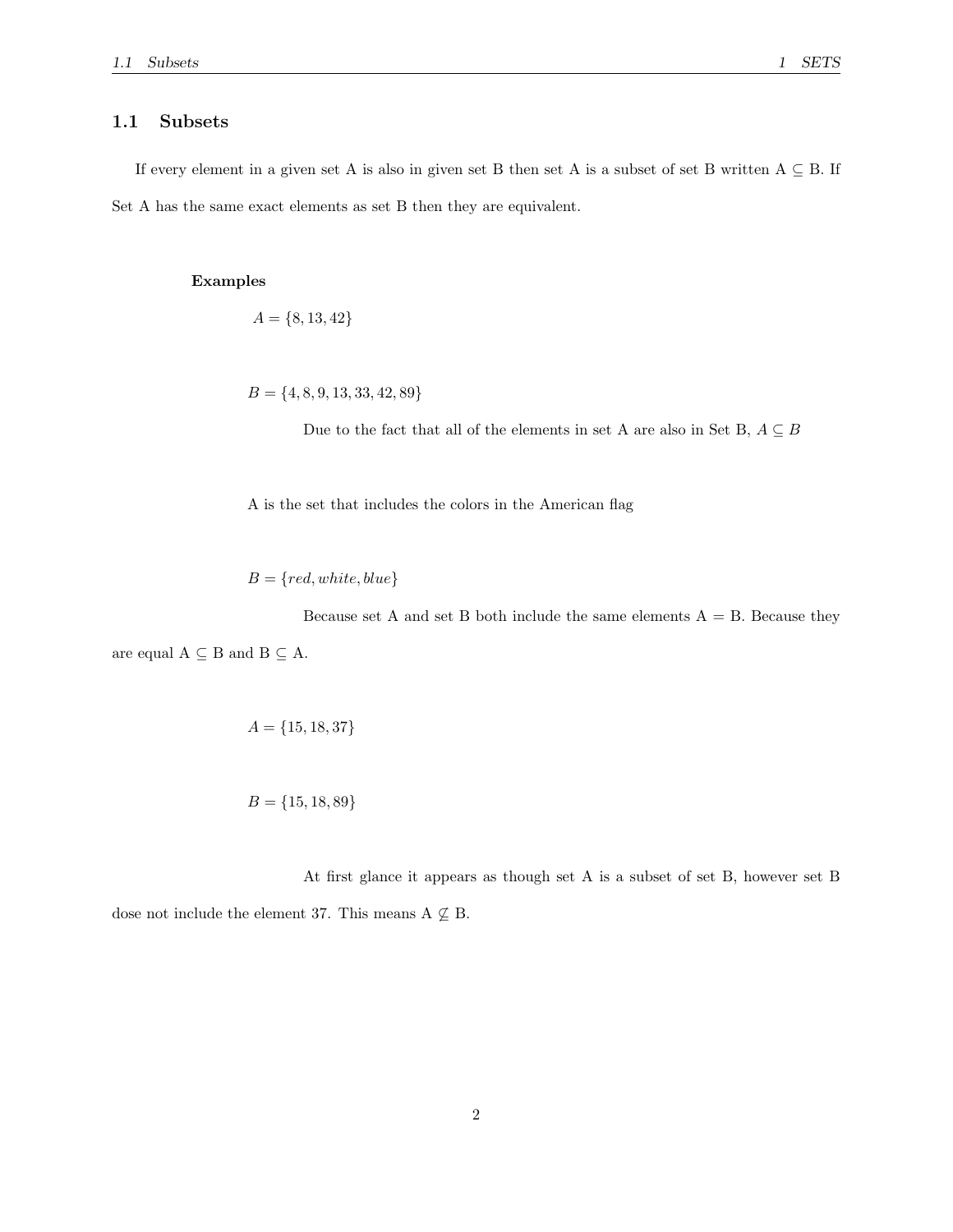## 1.2 Universal Set

The universal set (U) is the set that encompasses every element that is relevant to the topic at hand. Unless further Defined the universal set includes every single element in the universe. U is defined the same way a traditional set.

#### Examples

 $U =$  Every piece of chalk in the United States of America.

 $U =$  All of the websites on the world wide web.

All sets are subsets of their respective universal set.

#### Examples

 $A = All$  of the chalk in California  $\subseteq U =$  Every piece of chalk in the United States of

America

A= { WWW.CNN.com, WWW.Google.com, WWW.Mathis-fun.com}  $\subseteq U = All$  of the

websites on the world wide web.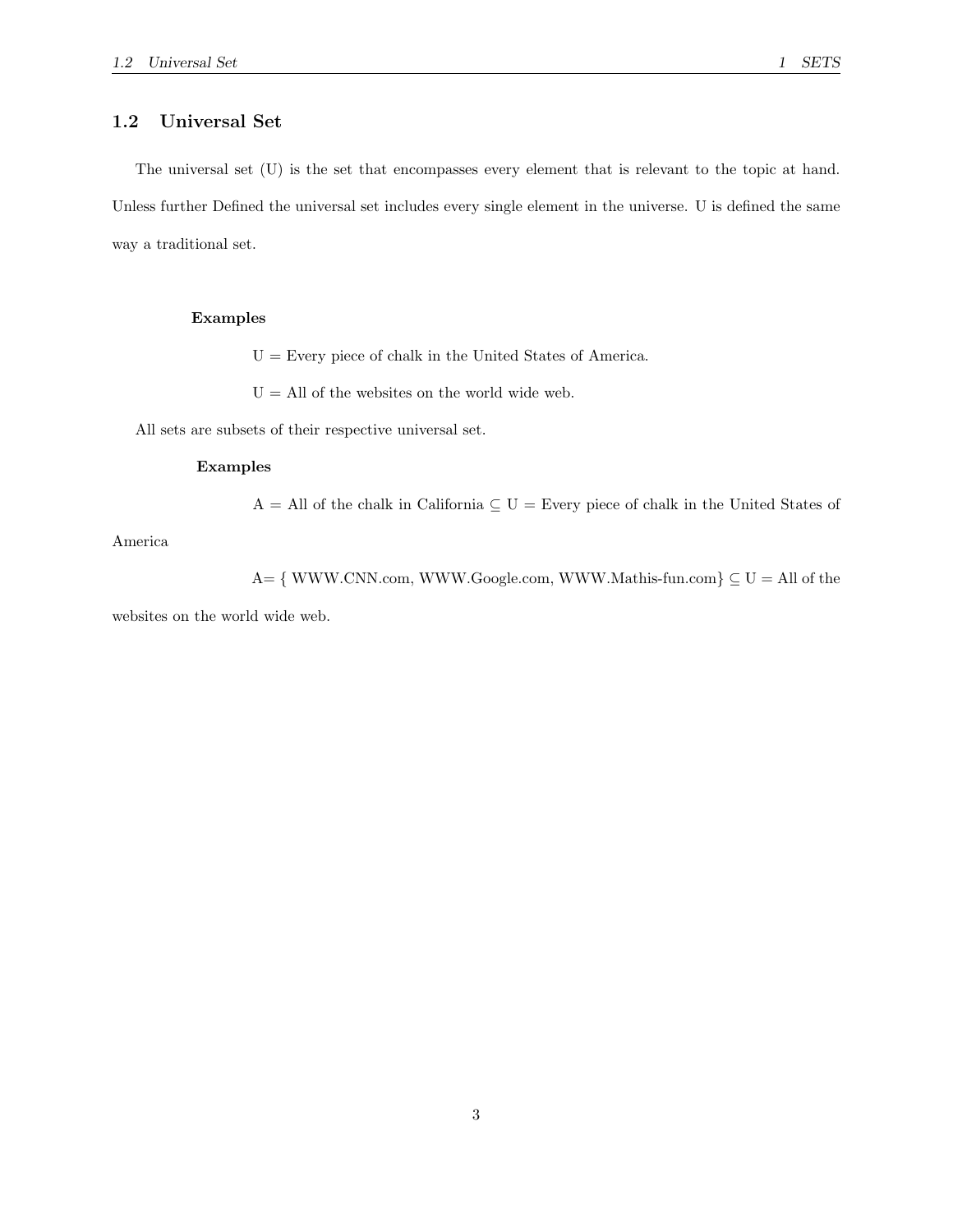## 1.3 Union

Operations can be applied to sets to create new sets. Two or more sets can be unioned together. Unioning sets together combines all of their distinct elements into a new set. This set consists of all of the elements in each of the sets, but will not repeat any common elements.

|                 | $A = \{6,42,69\}.$                                        |
|-----------------|-----------------------------------------------------------|
|                 | $B = \{ 3,41,1738 \}$                                     |
|                 | $A \cup B = \{3,6,41,42,69,1738\}$                        |
|                 | When we union the sets A and B we make a new              |
|                 | set $A \cup B$ . This set consists of all of the distinct |
|                 | elements in set A and B.                                  |
|                 |                                                           |
| <b>Examples</b> | $A=$ The set consisting off the primary colors.           |
|                 | $B = \{ Gold, Red, Purple, Teal\}$                        |
|                 | $A \cup B = \{Red, Yellow, Blue, Gold,purple, Teal\}$     |
|                 | When we union the sets A and B we make a new              |
|                 | set $A \cup B$ . This set consists of all of the distinct |
|                 | element in set A and B. Due to the fact that              |
|                 | "Red" is a primary color, it is an element of set         |
|                 | A. It is also a element of set B. even though it is       |
|                 | an element of both set A and set B, "Red"only             |
|                 | appears in $A \cup B$ once. This is because when          |
|                 | sets are unioned common elements are only listed          |
|                 | once, no matter how many times they appear in             |
|                 | the sets.                                                 |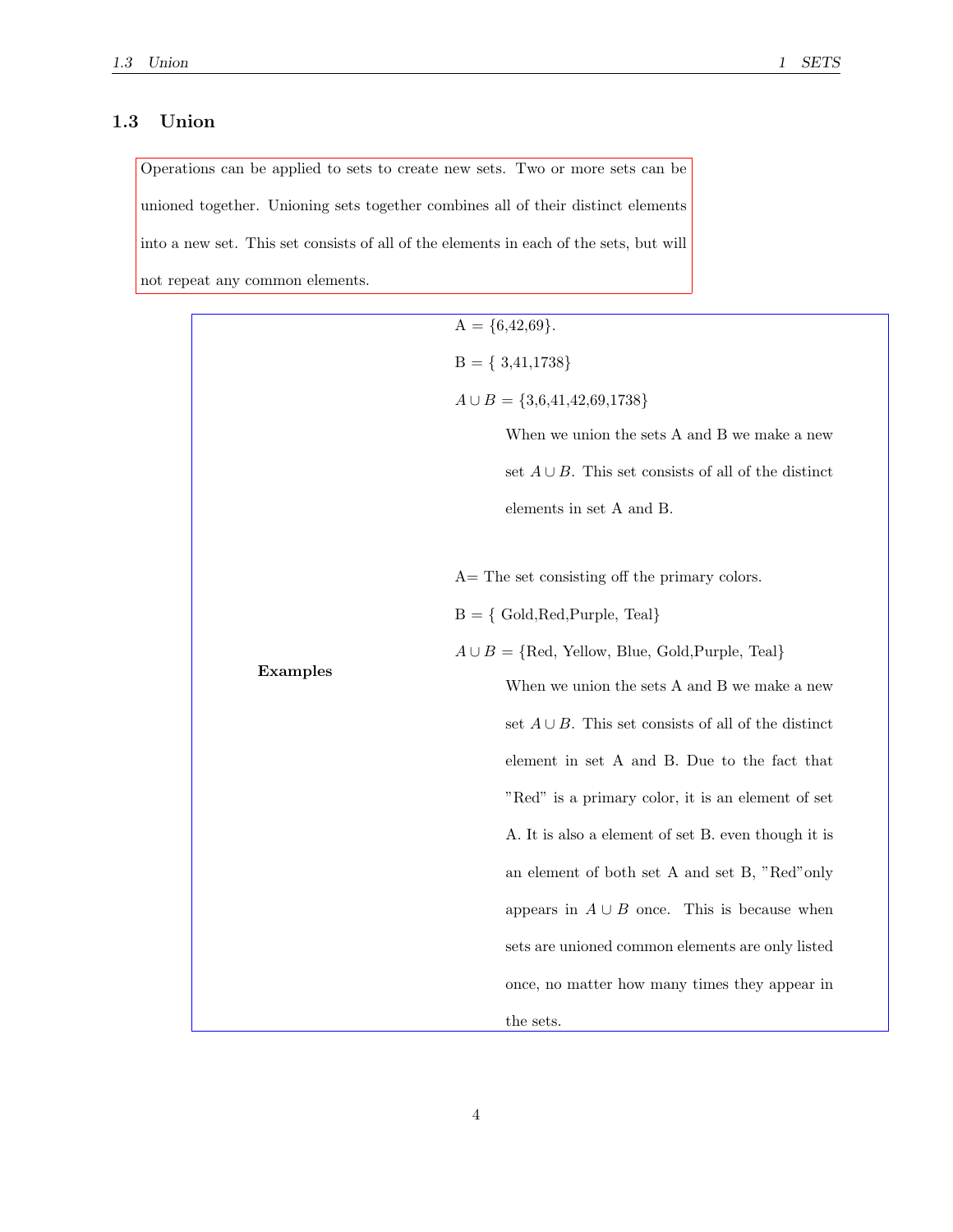## 1.4 Intersection

Two or more sets can be intersected to create a new set. This new set is made up of all the elements that belong to each of the original sets. The intrsection of two sets A, B is writen  $A \cap B$  If the sets do not share any common elemments there intersection is an empty set writen {}

|                 | $A = \{126,383,12\}.$                                         |
|-----------------|---------------------------------------------------------------|
|                 | $B = \{ 113, 132, 12 \}$                                      |
|                 | $A \cap B = \{12\}$                                           |
|                 | The only element shared between sets A and B                  |
|                 | was 12, thus A interesect B is 12.                            |
|                 |                                                               |
| <b>Examples</b> | A is the set consiting of Beef, Chicken, Turkey, and Lobster. |
|                 | $B = \{$ Oysters, Pork, Lobster , Lamb, Beef, $\}$            |
|                 | $C = \{ \text{Park}, \text{ Turkey} \}$                       |
|                 | $A \cap B \cap C = \{\}$                                      |
|                 | Many elemnts are shared between two of the sets,              |
|                 | for example beef is shared between set A and B                |
|                 | but not C. Howenver no element is in all A, B,                |
|                 | C.                                                            |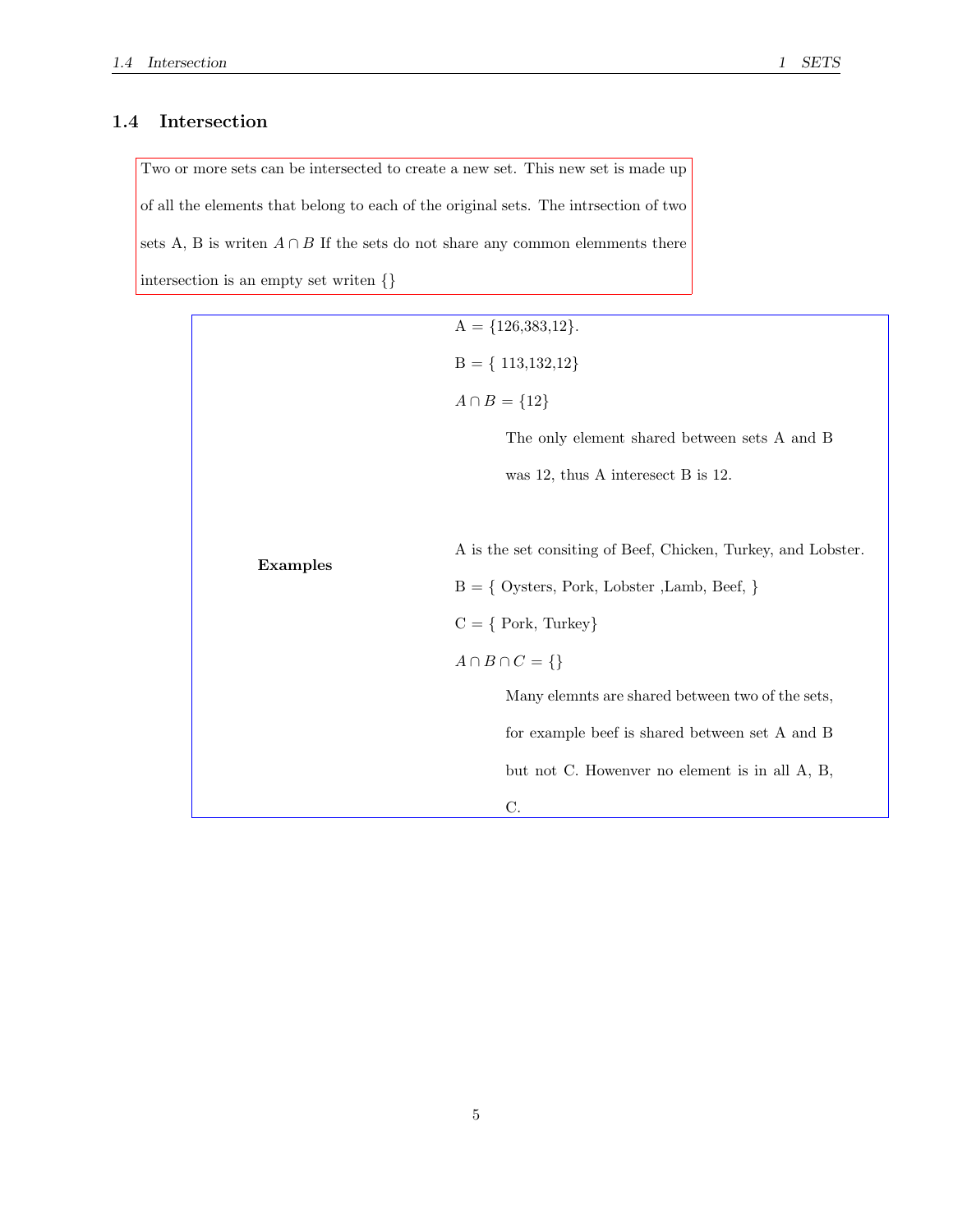## 1.5 Complement

The compliment of a set is all the things not in the set. The compliment of a set A is written  $\widetilde{A}$ . The comliment of a set is also the same thing as the elements in the universal set minus the elemnts in the set. This means that  $A \cup \widetilde{A} = U$  and that  $A \cap \widetilde{A} = \{\}$ 

|          | $A = \{13, 14, 18\}.$                                         |
|----------|---------------------------------------------------------------|
|          | $U = \{10, 11, 12, 13, 14, 15, 16, 17, 18, 19, 20\}$          |
|          | $\widetilde{A} = \{10,11,12,15,16,17,19,20\}$                 |
|          | The compliment of set A is everything that is not             |
|          | in set A that is in the universal set. In this case           |
|          | that is all of the whole numbers between 10 and               |
|          | 20 exept 13, 14, and 18.                                      |
| Examples |                                                               |
|          | $A = \{$ adittion, subtraction $\}$                           |
|          | $U = \{$ adition, subtraction, multiplication, division.      |
|          | $\widetilde{A} = \{\text{multiplication}, \text{division}\}\$ |
|          | In this case the universal set is the 4 base math             |
|          | operations, we then take away the elemnts in set              |
|          | A and are left with the compliment of A which                 |
|          | is multipleation and division.                                |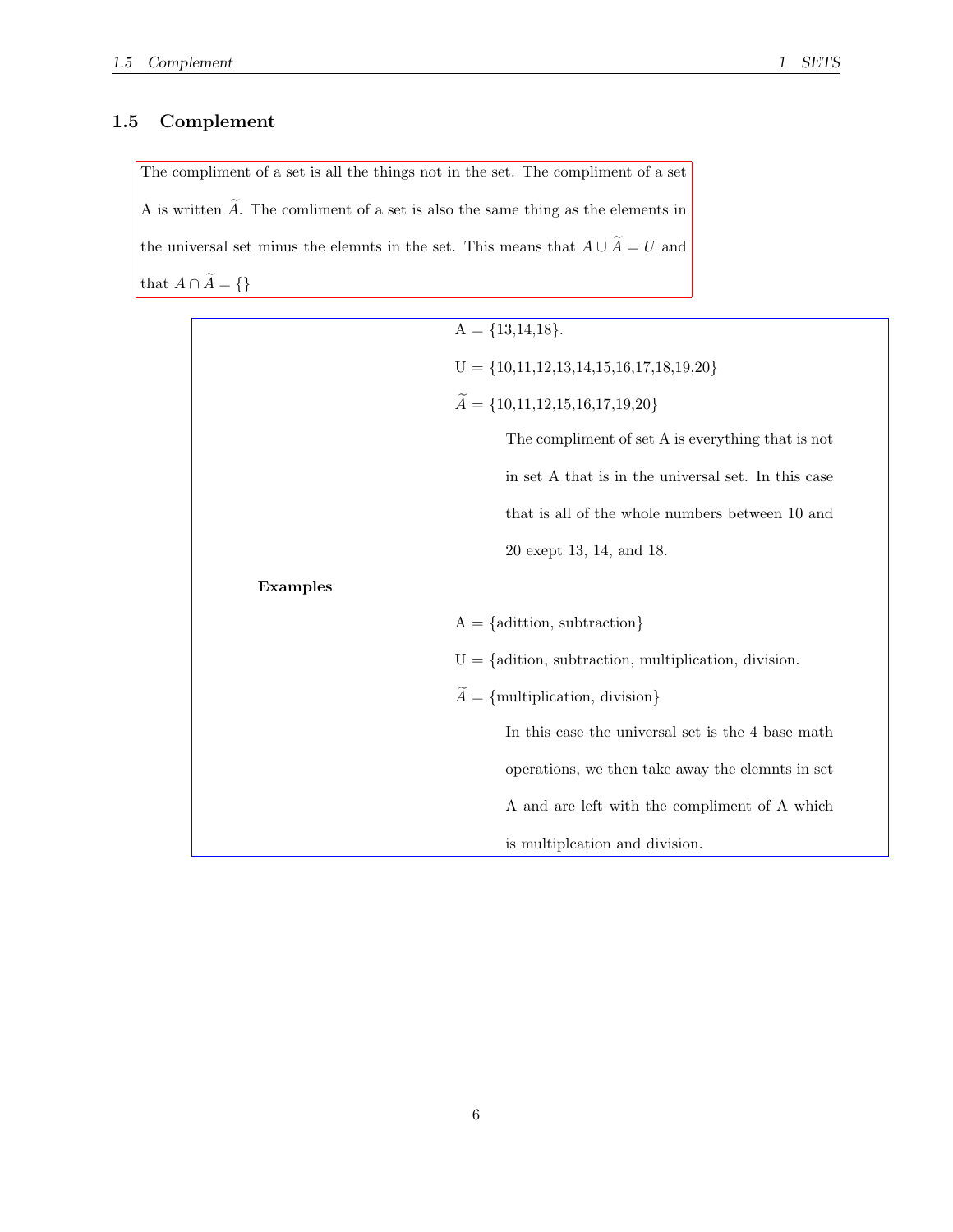## 1.6 Ven Diagrams

```
Text here...
```

|          | $A = \{6,42,69\}.$                                    |
|----------|-------------------------------------------------------|
|          | $B = \{3,41,1738\}$                                   |
|          | $A \cup B = \{3,6,41,42,69,1738\}$                    |
|          | Text                                                  |
| Examples |                                                       |
|          | $A =$ The set consisting off the primary colors.      |
|          | $B = \{ Gold, Red, Purple, Teal\}$                    |
|          | $A \cup B = \{Red, Yellow, Blue, Gold,purple, Real\}$ |
|          | Text                                                  |